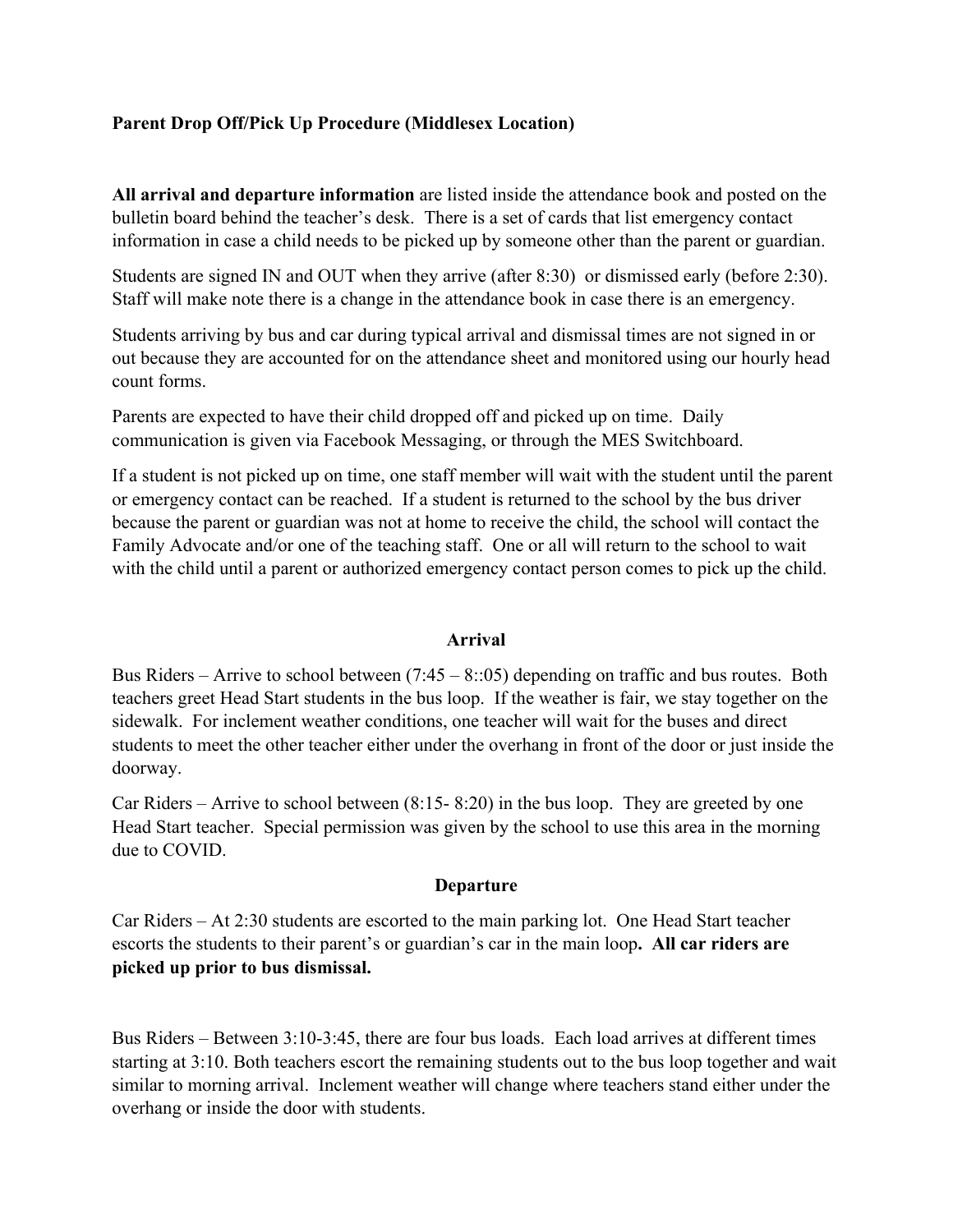#### **Parent Drop Off/Pick Up Procedure (New Kent Location)**

#### **Morning Arrival**

**Bus –** Head Start teachers leave the classroom and walk to New Kent Elementary School between **8:25 and 8:30.** Buses arrive at 2 locations; in the front of the school building and on the back of the school building. One teacher receives the students off the busses in front of the school (between 8:40 – 8:50) depending on traffic and route. The other teacher receives the children in the back of the school (bus/school cars). These are students who come from counties outside of the New Kent School District and Special Needs Transportation. Busses arrive at the back of the school building (between 8:40-8:50) depending on traffic and route. Once all busses have dropped off students, all Head Start students are transported on one bus back to classroom location.

**Parent Drop Off** – Parents or guardians drop off their children to the classroom at 9:00 (arrival may be a few minutes early or late depending on when staff and students are transporting back by bus). Parents sign in their child on the daily sign in/out form (child's name/relationship to the child/arrival and departure time).

#### **Afternoon Departure**

**Parent Pick Up** – Children are asked to pick up their children by 3:00. Parents sign the daily sign in/out form (child's name, relationship to child, and arrival/departure time). If the child is not picked up before we leave to get on the bus to the elementary school, the child will go with staff and students on the bus. Both the main office and Family Advocate are notified to reach out to the parent.

**Bus –** Students and Head Start teachers leave the classroom between 3:00 and 3:05. A bus arrives between 3:10 and 3:15 to drive both teachers and students back to New Kent Elementary School. One teacher waits with a group of students who are riding the bus coming in front of the building, while the other teacher waits for students riding the bus in the back of the building.

#### **Bus Release (Off School Bus)**

An adult (18 or older) must be present to receive the child

If someone new is picking up the child from the bus stop, that person must be on the list. The bus driver will call in to transportation to verify that the adult is approved to retrieve the child from the bus.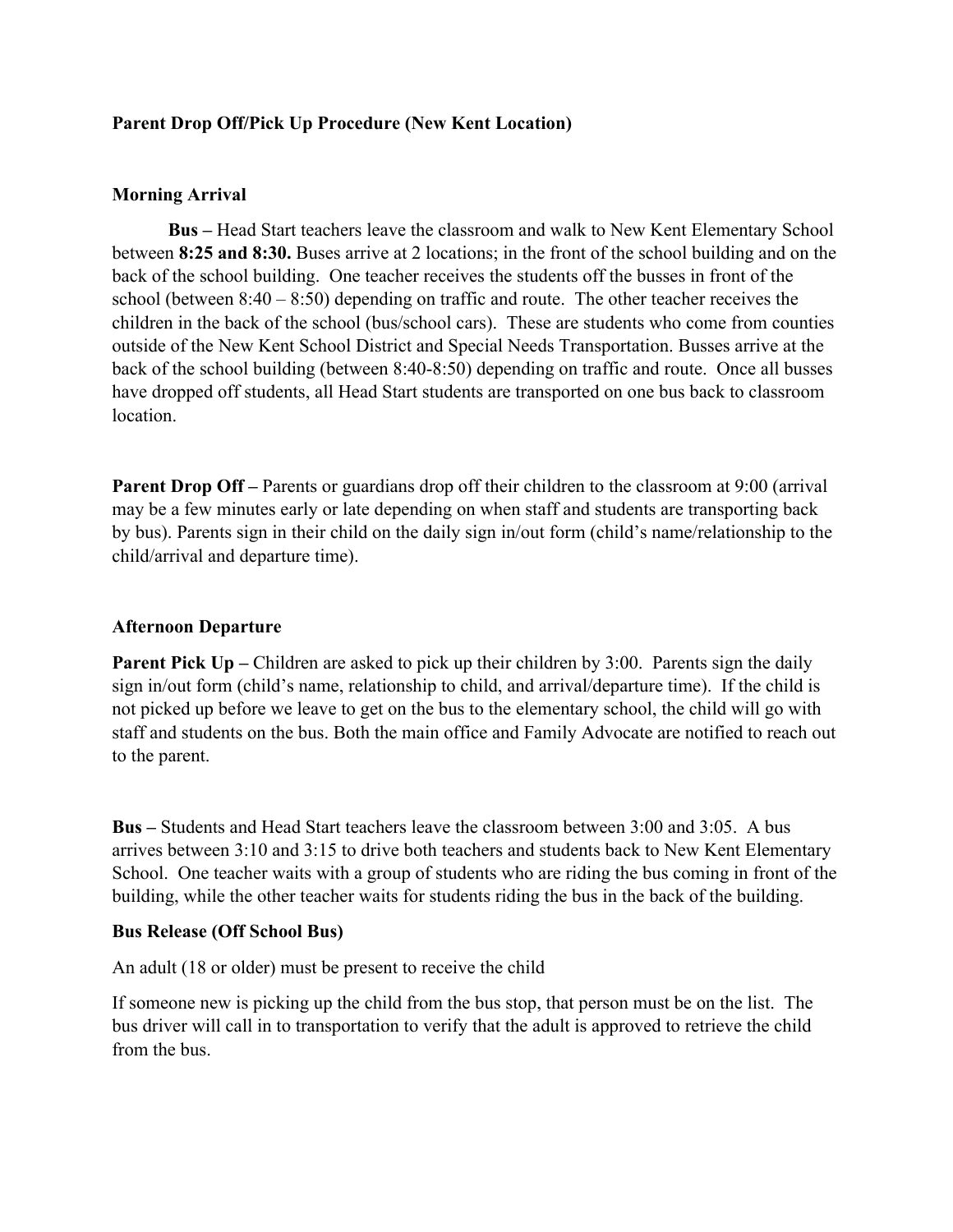## **Drop Off/Pick Up Procedure (King William)**

King William currently has a hybrid procedure. Staggered times and various methods implemented by the school district are in place for when the students arrive and depart.

## **Morning**

**Bus riders** arrive in 2 groups at different times. The first group arrives at 7:45am, the second group arrives soon after 7:55 (depending on traffic). Staff from both classes King William 1 and 2 meet the students in the bus loop (on the side of the school) and escort them to the classroom.

**Car riders** arrive at 8:00am and they meet staff in the back parking lot of the school (C2). There is also a daycare that unloads 4 Head Start students.

**Staff (1 per class)** meet the parents outside of the building (due to covid) the school does not allow parents inside. A clipboard is taken with a sign in/sign out sheet for each classroom. Teachers then proceed to walk students to class.

#### **Afternoon**

**Car riders dismiss at 2:30pm.** Parents are met at a different location which is the bus loop. Students stay in a designated area on the sidewalk and parents or guardians walk up to sign their child out.

**Bus riders begin departing at at 2:45pm**. They are escorted to their individual buses by Head Start staff .

## **Late Arrivals/Early Departures**

A call is made to the classroom and a staff member will meet the parent or guardian at the designated area (bus loop).

Occasionally, a parent or guardian is allowed to enter the front lobby if they are not familiar with pick up or drop off procedure (via car). In this case, the school secretary will call down to the classroom to inform the teacher.

If a parent is late picking up their child, staff return to the classroom and begin making phone calls to locate them. Staff and student remain in the classroom until they arrive. A call is made to the classroom and the child is escorted by the teacher to the parent or guardian.